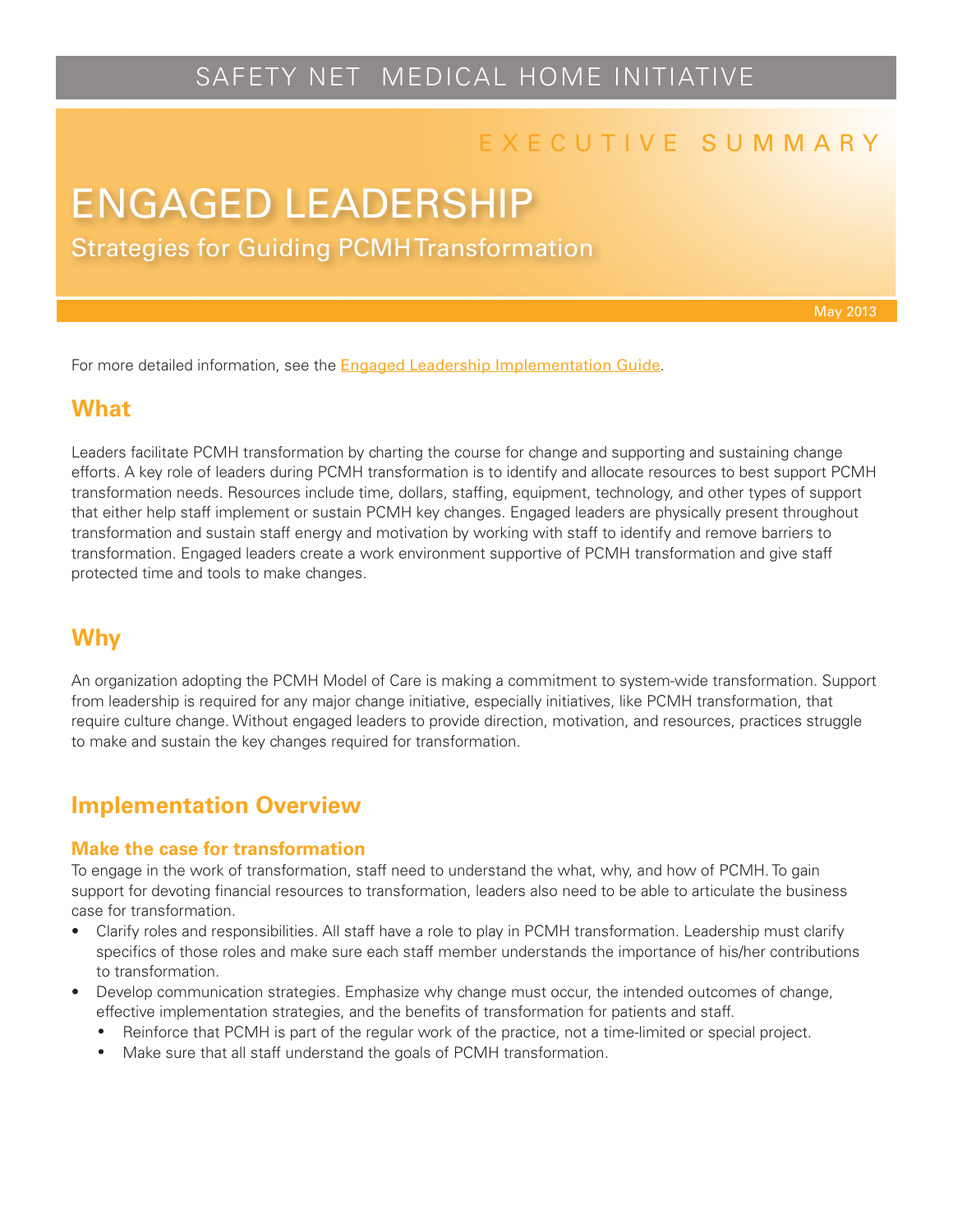#### **Identify and mentor champions**

Champions are practice staff members who support the PCMH Model of Care and actively voice that support through words and actions. Champions can help leadership address areas of concern and refine shared key transformation messages. Champions must understand and support PCMH transformation to help build will for change and act as internal consultants to assist colleagues in solving problems, and to educate both formally and informally.

#### **Use data to drive and guide improvement**

Identify and select measures to monitor change and emphasize that measurement is key to improvement. Attention from leadership and the board signals importance and will help build a quality culture.

- Invest in systems to collect, analyze, and report clinical quality and operational data. Reports must provide credible and meaningful data at the team level.
- Communicate with data. Ensure staff know what the practice is measuring to gauge its progress towards transformation. Make key measures prominent. Highlight measurement data using dashboards, visibility walls, or other visual displays of data at staff meetings and throughout the organization.
- Support QI teams. Conduct regular and frequent meetings with quality improvement teams.
- Celebrate progress and successes.

#### **Embed PCMH in the organization**

- Review the practice's mission, values, and vision. Revise if necessary to align with PCMH.
- Translate PCMH values into behavioral terms to describe what is expected in everyday work.
- Reflect PCMH values in hiring and use PCMH behaviors in recruitment documents, job descriptions, interview questions, and employee performance reviews. Staff will understand expected behaviors and leaders can coach staff with concrete, actionable examples. Potential employees can judge if the practice is a good fit.
- Invest in staff training. Ensure staff are prepared to take on new roles (e.g., panel management) and responsibilities (e.g., huddle lead). Assess the current skills of staff. Are there gaps? Consider the short- and long-term developmental needs of staff and develop a budget to support high-priority training.

#### **Ensure adequate time and resources for the work of transformation**

Leadership and the board must provide time for staff to conduct QI, team meetings, and other work essential for transformation.

- Manage change.
- Work from the future state by focusing on the image of what a fully implemented PCMH looks and feels like.
- Have a realistic timeline for implementation.
- Address resistance frankly and honestly. Find ways to reduce anxiety and build common understanding.
- Take time to pause from "doing" the work of transformation to reflect on progress and lessons learned.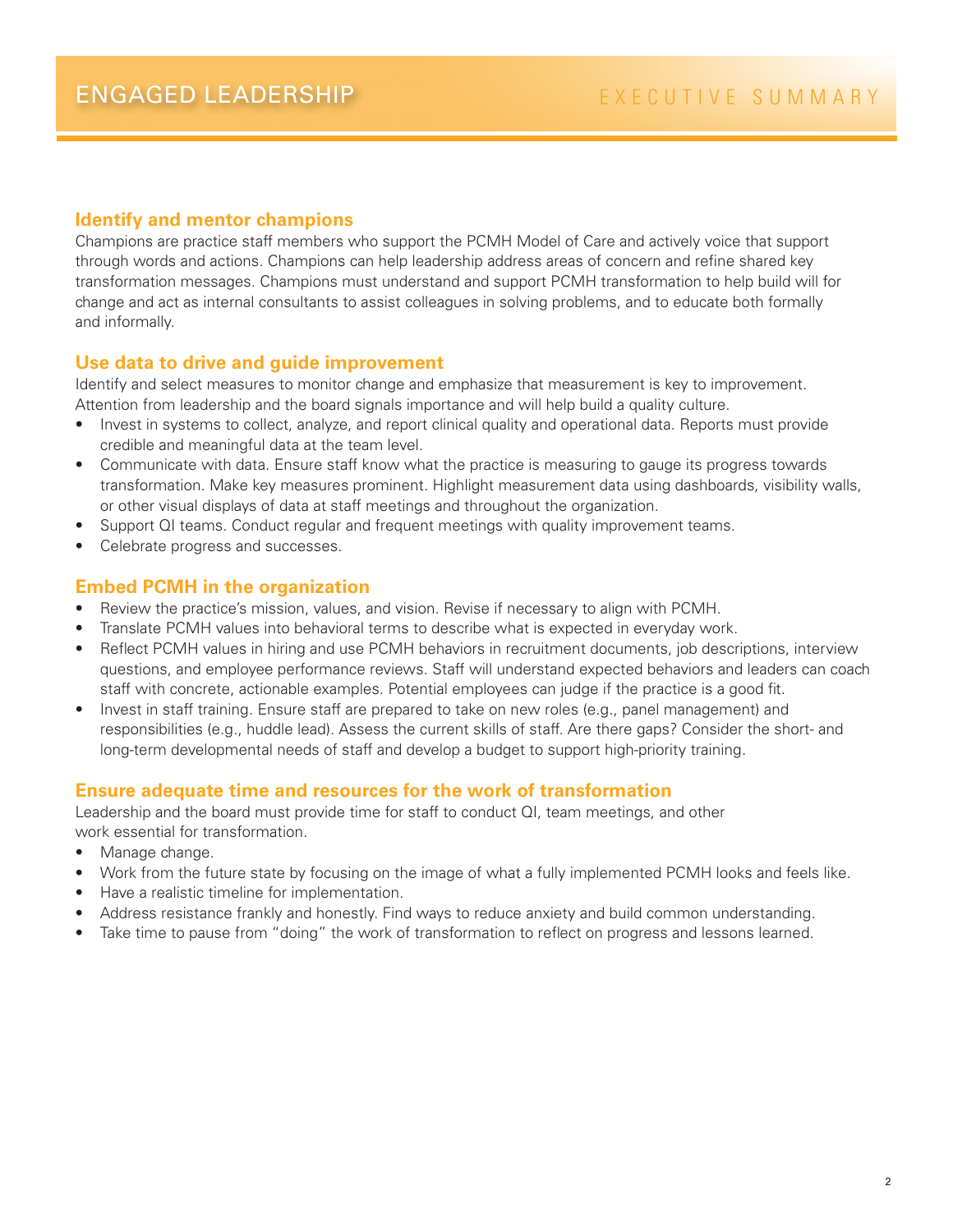## **What Progress Looks Like: PCMH-A Level A**

The PCMH-A a is self-assessment tool to help practices understand their current level of "medical homeness," identify opportunities for improvement, and track their progress toward practice transformation. It is also a learning tool that can help start conversations within a practice about patient-centered care. The PCMH-A is scored on a 1–12 scale, which is divided into four levels (D, C, B, and A). A "Level A" item score indicates that most or all of the critical aspects of the key change addressed by the item are well established in the practice. An overall Level A score indicates that the practice has achieved considerable success in implementing the key design features of the PCMH.

## **Level A PCMH-A Items**

For more information, see the [Patient-Centered Medical Home Assessment \(PCMH-A\)](http://www.safetynetmedicalhome.org/sites/default/files/PCMH-A.pdf).

- **1. Executive leaders…**support continuous learning throughout the organization, review and act upon quality data, and have a long-term strategy and funding commitment to explore, implement, and spread quality improvement initiatives.
- **2. Clinical leaders…**consistently champion and engage clinical teams in improving patient experience of care and clinical outcomes.
- **3. The organization's hiring and training processes…**support and sustain improvements in care through training and incentives focused on rewarding patient-centered care.
- **4. The responsibility for conducting quality improvement activities…**is shared by all staff, from leadership to team members, and is made explicit through protected time to meet and specific resources to engage in QI.